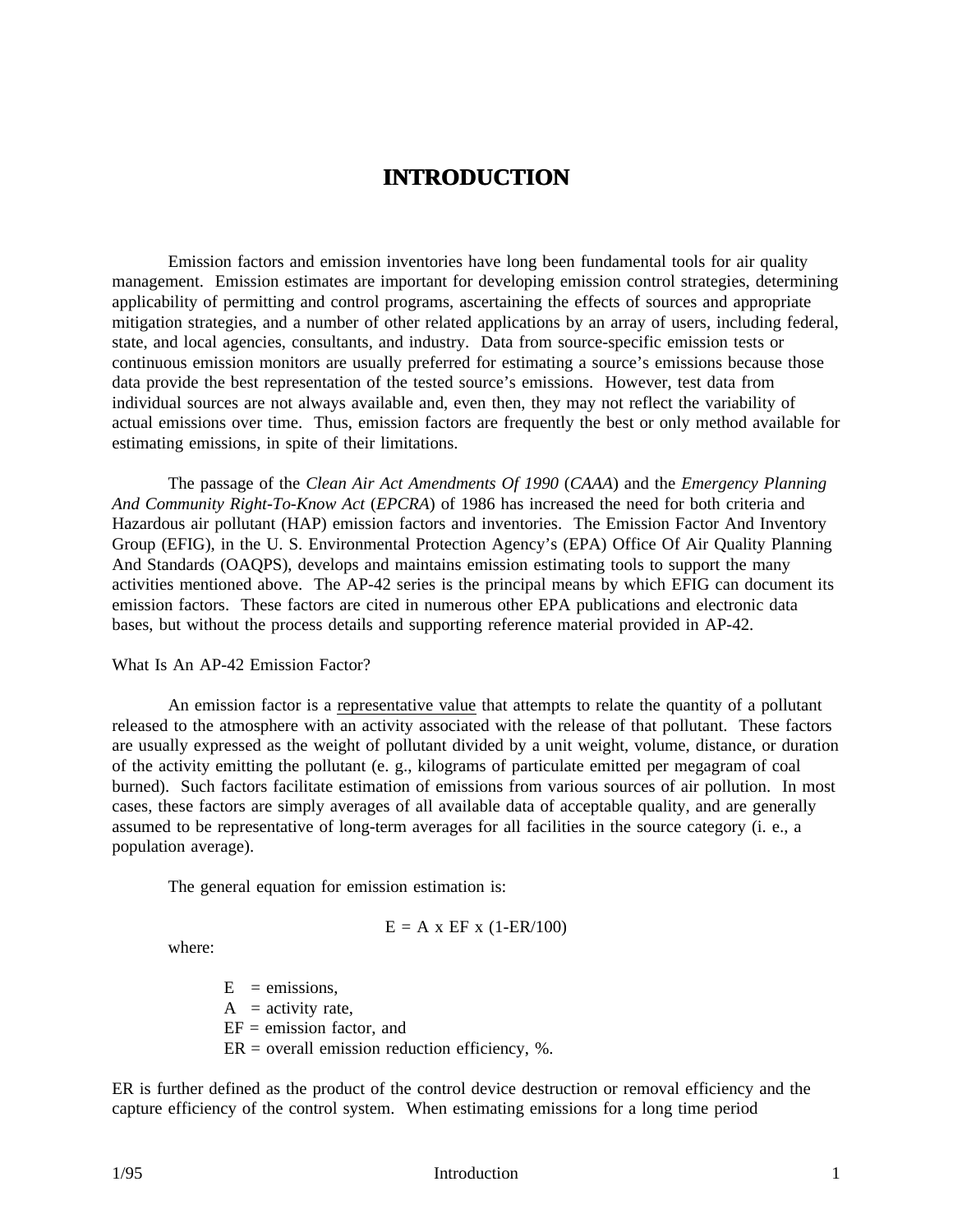(e. g., one year), both the device and the capture efficiency terms should account for upset periods as well as routine operations.

Emission factor ratings in AP-42 (discussed below) provide indications of the robustness, or appropriateness, of emission factors for estimating average emissions for a source activity. Usually, data are insufficient to indicate the influence of various process parameters such as temperature and reactant concentrations. For a few cases, however, such as in estimating emissions from petroleum storage tanks, this document contains empirical formulae (or emission models) that relate emissions to variables such as tank diameter, liquid temperature, and wind velocity. Emission factor formulae that account for the influence of such variables tend to yield more realistic estimates than would factors that do not consider those parameters.

The extent of completeness and detail of the emissions information in AP-42 is determined by the information available from published references. Emissions from some processes are better documented than others. For example, several emission factors may be listed for the production of one substance: one factor for each of a number of steps in the production process such as neutralization, drying, distillation, and other operations. However, because of less extensive information, only one emission factor may be given for production facility releases for another substance, though emissions are probably produced during several intermediate steps. There may be more than one emission factor for the production of a certain substance because differing production processes may exist, or because different control devices may be used. Therefore, it is necessary to look at more than just the emission factor for a particular application and to observe details in the text and in table footnotes.

The fact that an emission factor for a pollutant or process is not available from EPA does not imply that the Agency believes the source does not emit that pollutant or that the source should not be inventoried, but it is only that EPA does not have enough data to provide any advice.

#### Uses Of Emission Factors

Emission factors may be appropriate to use in a number of situations such as making source-specific emission estimates for areawide inventories. These inventories have many purposes including ambient dispersion modeling and analysis, control strategy development, and in screening sources for compliance investigations. Emission factor use may also be appropriate in some permitting applications, such as in applicability determinations and in establishing operating permit fees.

Emission factors in AP-42 are neither EPA-recommended emission limits (e. g., best available control technology or BACT, or lowest achievable emission rate or LAER) nor standards (e. g., National Emission Standard for Hazardous Air Pollutants or NESHAP, or New Source Performance Standards or NSPS). Use of these factors as source-specific permit limits and/or as emission regulation compliance determinations is not recommended by EPA. Because emission factors essentially represent an average of a range of emission rates, approximately half of the subject sources will have emission rates greater than the emission factor and the other half will have emission rates less than the factor. As such, a permit limit using an AP-42 emission factor would result in half of the sources being in noncompliance.

Also, for some sources, emission factors may be presented for facilities having air pollution control equipment in place. Factors noted as being influenced by control technology do not necessarily reflect the best available or state-of-the-art controls, but rather reflect the level of (typical) control for which data were available at the time the information was published. Sources often are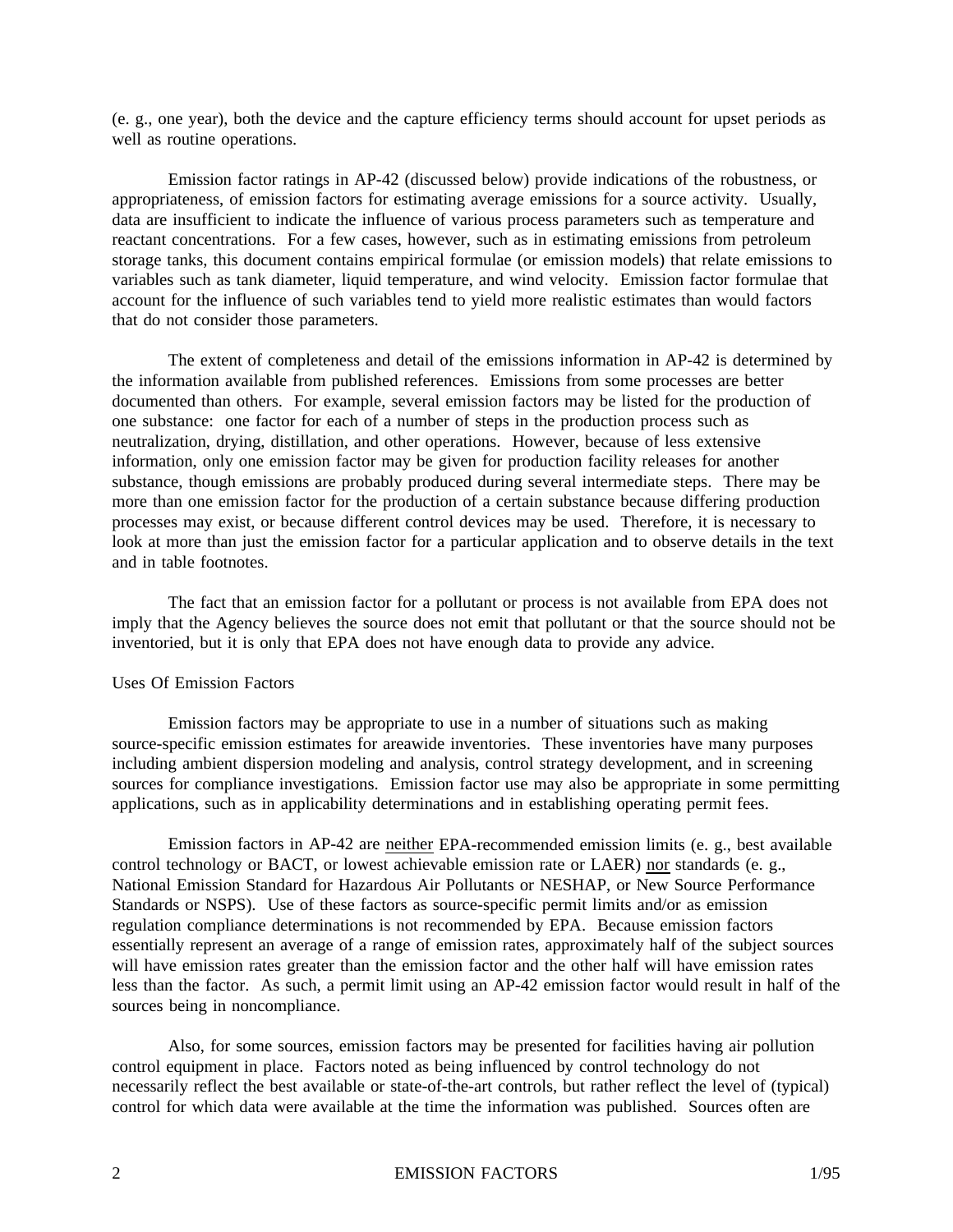tested more frequently when they are new and when they are believed to be operating properly, and either situation may bias the results.

As stated, source-specific tests or continuous emission monitors can determine the actual pollutant contribution from an existing source better than can emission factors. Even then, the results will be applicable only to the conditions existing at the time of the testing or monitoring. To provide the best estimate of longer-term (e. g., yearly or typical day) emissions, these conditions should be representative of the source's routine operations.

A material balance approach also may provide reliable average emission estimates for specific sources. For some sources, a material balance may provide a better estimate of emissions than emission tests would. In general, material balances are appropriate for use in situations where a high percentage of material is lost to the atmosphere (e. g., sulfur in fuel, or solvent loss in an uncontrolled coating process.) In contrast, material balances may be inappropriate where material is consumed or chemically combined in the process, or where losses to the atmosphere are a small portion of the total process throughput. As the term implies, one needs to account for all the materials going into and coming out of the process for such an emission estimation to be credible.

If representative source-specific data cannot be obtained, emissions information from equipment vendors, particularly emission performance guarantees or actual test data from similar equipment, is a better source of information for permitting decisions than an AP-42 emission factor. When such information is not available, use of emission factors may be necessary as a last resort. Whenever factors are used, one should be aware of their limitations in accurately representing a particular facility, and the risks of using emission factors in such situations should be evaluated against the costs of further testing or analyses.

Figure 1 depicts various approaches to emission estimation, in a hierarchy of requirements and levels of sophistication, that one should consider when analyzing the tradeoffs between cost of the estimates and the quality of the resulting estimates. Where risks of either adverse environmental effects or adverse regulatory outcomes are high, more sophisticated and more costly emission determination methods may be necessary. Where the risks of using a poor estimate are low, and the costs of more extensive methods are unattractive, then less expensive estimation methods such as emission factors and emission models may be both satisfactory and appropriate. In cases where no emission factors are available but adverse risk is low, it may even be acceptable to apply factors from similar source categories using engineering judgment. Selecting the method to be used to estimate source-specific emissions may warrant a case-by-case analysis considering the costs and risks in the specific situation. All sources and regulatory agencies should be aware of these risks and costs and should assess them accordingly.

#### Variability Of Emissions

Average emissions differ significantly from source to source and, therefore, emission factors frequently may not provide adequate estimates of the average emissions for a specific source. The extent of between-source variability that exists, even among similar individual sources, can be large depending on process, control system, and pollutant. Although the causes of this variability are considered in emission factor development, this type of information is seldom included in emission test reports used to develop AP-42 factors. As a result, some emission factors are derived from tests that may vary by an order of magnitude or more. Even when the major process variables are accounted for, the emission factors developed may be the result of averaging source tests that differ by factors of five or more.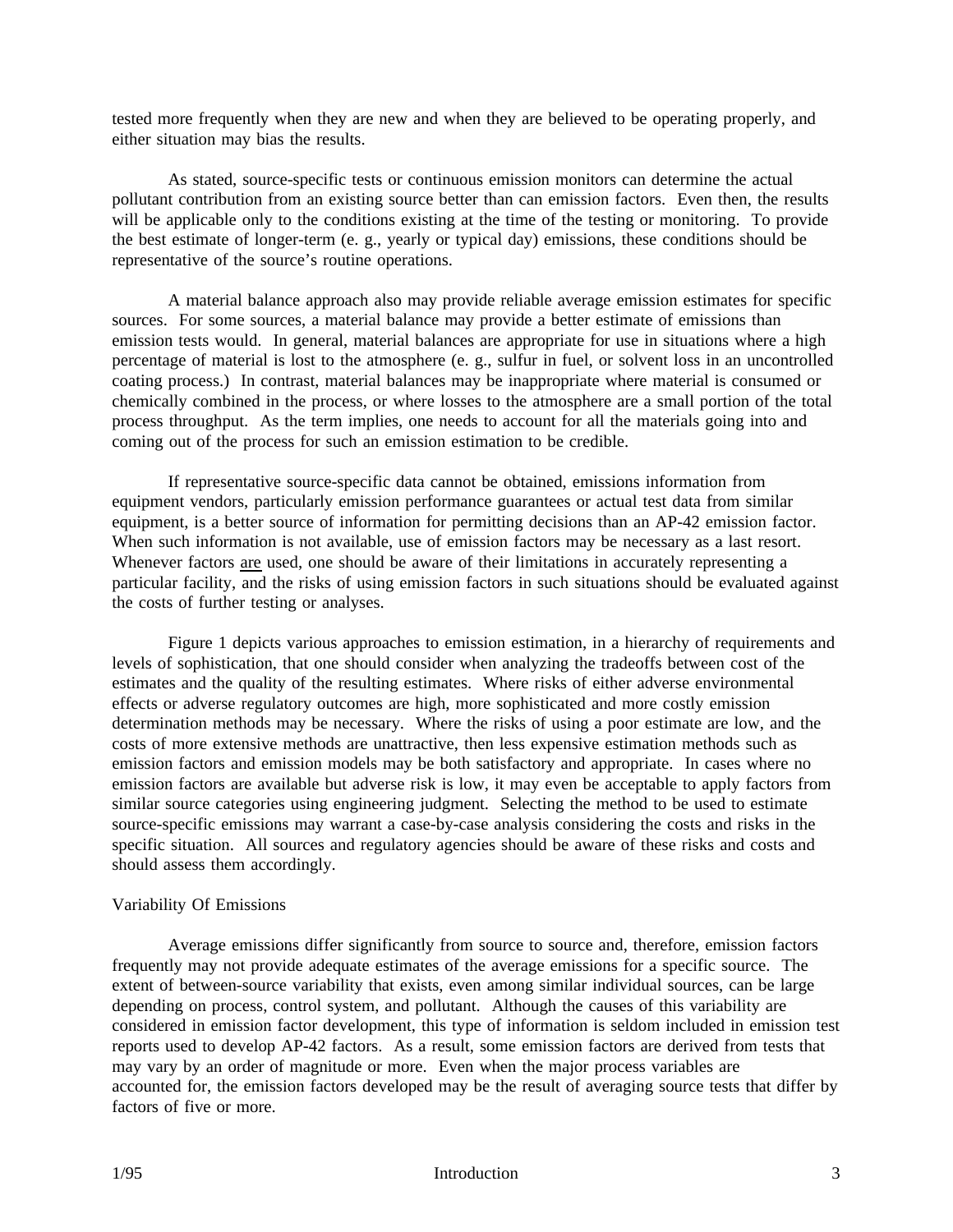|                    |                      |                     |                                                                                            |   | RISK SENSITIVITY EMISSION ESTIMATION APPROACHES |                         |     |  |
|--------------------|----------------------|---------------------|--------------------------------------------------------------------------------------------|---|-------------------------------------------------|-------------------------|-----|--|
|                    |                      |                     |                                                                                            |   |                                                 |                         | CEM |  |
| Increasing<br>Cost |                      |                     |                                                                                            |   |                                                 | Parametric Source Tests |     |  |
|                    |                      | Single Source Tests |                                                                                            |   |                                                 |                         |     |  |
|                    |                      | Material Balance    |                                                                                            |   |                                                 |                         |     |  |
|                    |                      | E                   | Source Category Emissions Model<br>State/Industry Factors<br>Emission Factors (AP-42)<br>D | C | B.                                              | $\mathsf A$             |     |  |
|                    |                      |                     |                                                                                            |   |                                                 |                         |     |  |
|                    | Engineering Judgment |                     |                                                                                            |   |                                                 |                         |     |  |
|                    |                      |                     |                                                                                            |   |                                                 |                         |     |  |
|                    |                      |                     | Increasing Reliability of Estimate                                                         |   |                                                 |                         |     |  |

Figure 1. Approach to emission estimation.

Air pollution control devices also may cause differing emission characteristics. The design criteria of air pollution control equipment affect the resulting emissions. Design criteria include such items as the type of wet scrubber used, the pressure drop across a scrubber, the plate area of an electrostatic precipitator, and the alkali feed rate to an acid gas scrubber. Often, design criteria are not included in emission test reports (at least not in a form conducive to detailed analysis of how varying process parameters can affect emissions) and therefore may not be accounted for in the resulting factors.

Before simply applying AP-42 emission factors to predict emissions from new or proposed sources, or to make other source-specific emission assessments, the user should review the latest literature and technology to be aware of circumstances that might cause such sources to exhibit emission characteristics different from those of other, typical existing sources. Care should be taken to assure that the subject source type and design, controls, and raw material input are those of the source(s) analyzed to produce the emission factor. This fact should be considered, as well as the age of the information and the user's knowledge of technology advances.

Estimates of short-term or peak (e. g., daily or hourly) emissions for specific sources are often needed for regulatory purposes. Using emission factors to estimate short-term emissions will add further uncertainty to the emission estimate. Short-term emissions from a single specific source often vary significantly with time (i. e., within-source variability) because of fluctuations in process operating conditions, control device operating conditions, raw materials, ambient conditions, and other such factors. Emission factors generally are developed to represent long-term average emissions, so testing is usually conducted at normal operating conditions. Parameters that can cause short-term fluctuations in emissions are generally avoided in testing and are not taken into account in test evaluation. Thus, using emission factors to estimate short-term emissions will cause even greater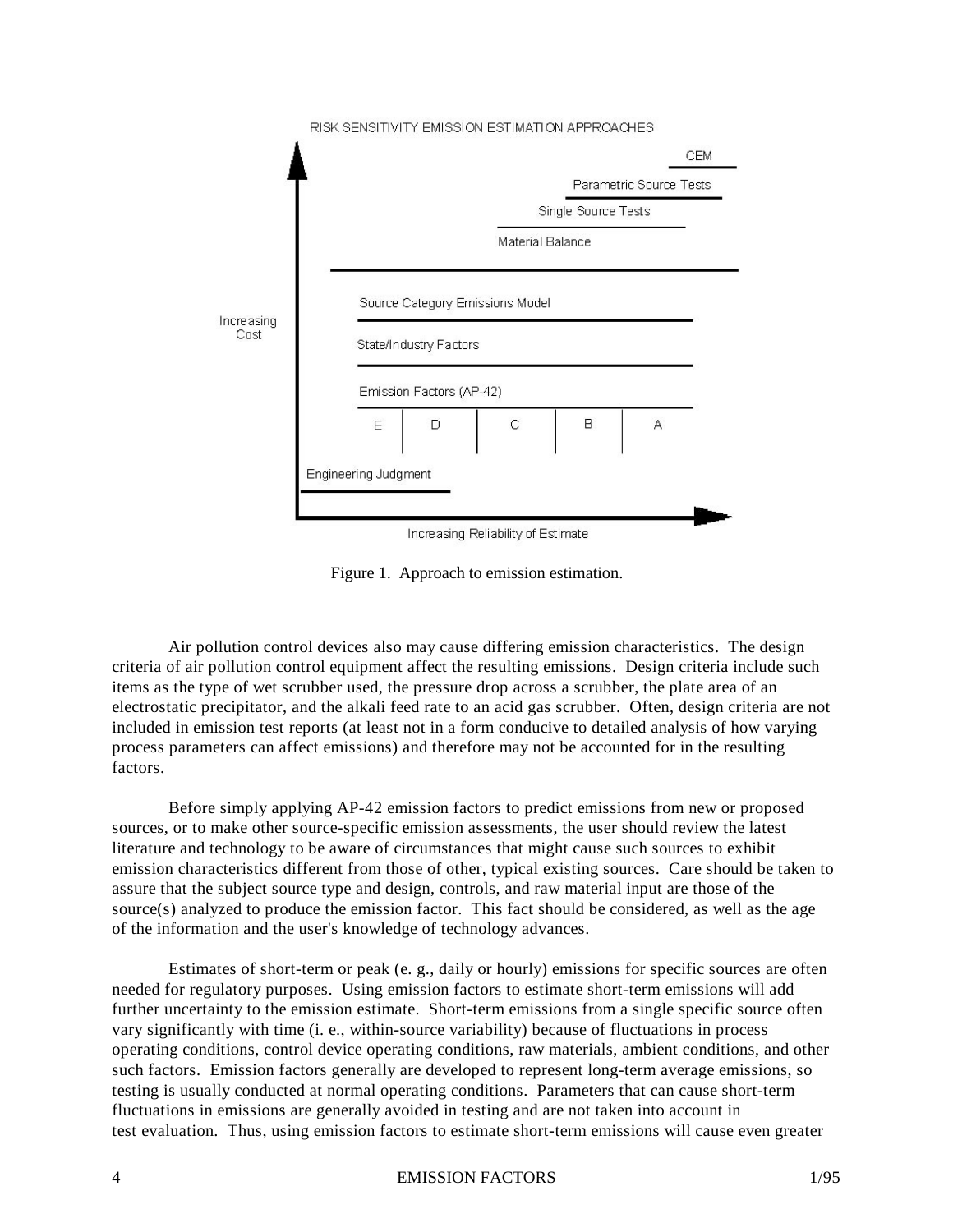uncertainty. The AP-42 user should be aware of this limitation and should evaluate the possible effects on the particular application.

To assess within-source variability and the range of short-term emissions from a source, one needs either a number of tests performed over an extended period of time or continuous monitoring data from an individual source. Generally, material balance data are not likely to be sufficient for assessing short-term emission variability because the accuracy of a material balance is greatly reduced for shorter time intervals. In fact, one of the advantages of a material balance approach is that it averages out all of the short-term fluctuations to provide a good long-term average.

## Pollutant Terminology And Conventions

The need for clearly and precisely defined terms in AP-42 should be evident to all. The factors in this document represent units of pollutants (or for ozone, precursors) for which there are National Ambient Air Quality Standards (NAAQS). These are often referred to as "criteria" pollutants. Factors may be presented also for HAPs ("hazardous" air pollutants designated in the *Clean Air Act*) and for other "regulated" and unregulated air pollutants. If the pollutants are organic compounds or particulate matter, additional species or analytical information may be needed for specific applications. It is often the case that the ideal measure of a pollutant for a specific application may not be available, or even possible, because of test method or data limitations, costs, or other problems. When such qualifications exist in AP-42, they will be noted in the document. If a pollutant is not mentioned in AP-42, that does not necessarily mean that the pollutant is not emitted.

Many pollutants are defined by their chemical names, which often may have synonyms and trade names. Trade names are often given to mixtures to obscure proprietary information, and the same components may have several trade names. For assurance of the use of the proper chemical identification, the Chemical Abstract Service (CAS) number for the chemical should be consulted along with the list of synonyms. Some pollutants, however, follow particular conventions when used in air quality management practices. The pollutant terminology and conventions currently used in AP-42 are discussed below.

# Particulate Matter -

Terms commonly associated with the general pollutant, "particulate matter" (PM), include PM-10, PM-X, total particulate, total suspended particulate (TSP), primary particulate, secondary particulate, filterable particulate, and condensable particulate. TSP consists of matter emitted from sources as solid, liquid, and vapor forms, but existing in the ambient air as particulate solids or liquids. Primary particulate matter includes that solid, liquid, or gaseous material at the pressure and temperature in the process or stack that would be expected to become a particulate at ambient temperature and pressure. AP-42 contains emission factors for pollutants that are expected to be primary particulate matter. Primary particulate matter includes matter that may eventually revert to a gaseous condition in the ambient air, but it does not include secondary particulate matter. Secondary particulate matter is gaseous matter that may eventually convert to particulate matter through atmospheric chemical reactions. The term "total particulate" is used in AP-42 only to describe the emissions that are primary particulate matter. The term "Total PM-X" is used in AP-42 to describe those emissions expected to become primary particulate matter smaller than "X" micrometers  $(\mu m)$  in aerodynamic diameter. For example, "PM-10" is emitted particulate matter less than 10  $\mu$ m in diameter. In AP-42, "Total Particulate" and "Total PM-X" may be divided into "Filterable Particulate", "Filterable PM-X", "Condensable Organic Particulate", and "Condensable Inorganic Particulate". The filterable portions include that material that is smaller than the stated size and is collected on the filter of the particulate sampling train.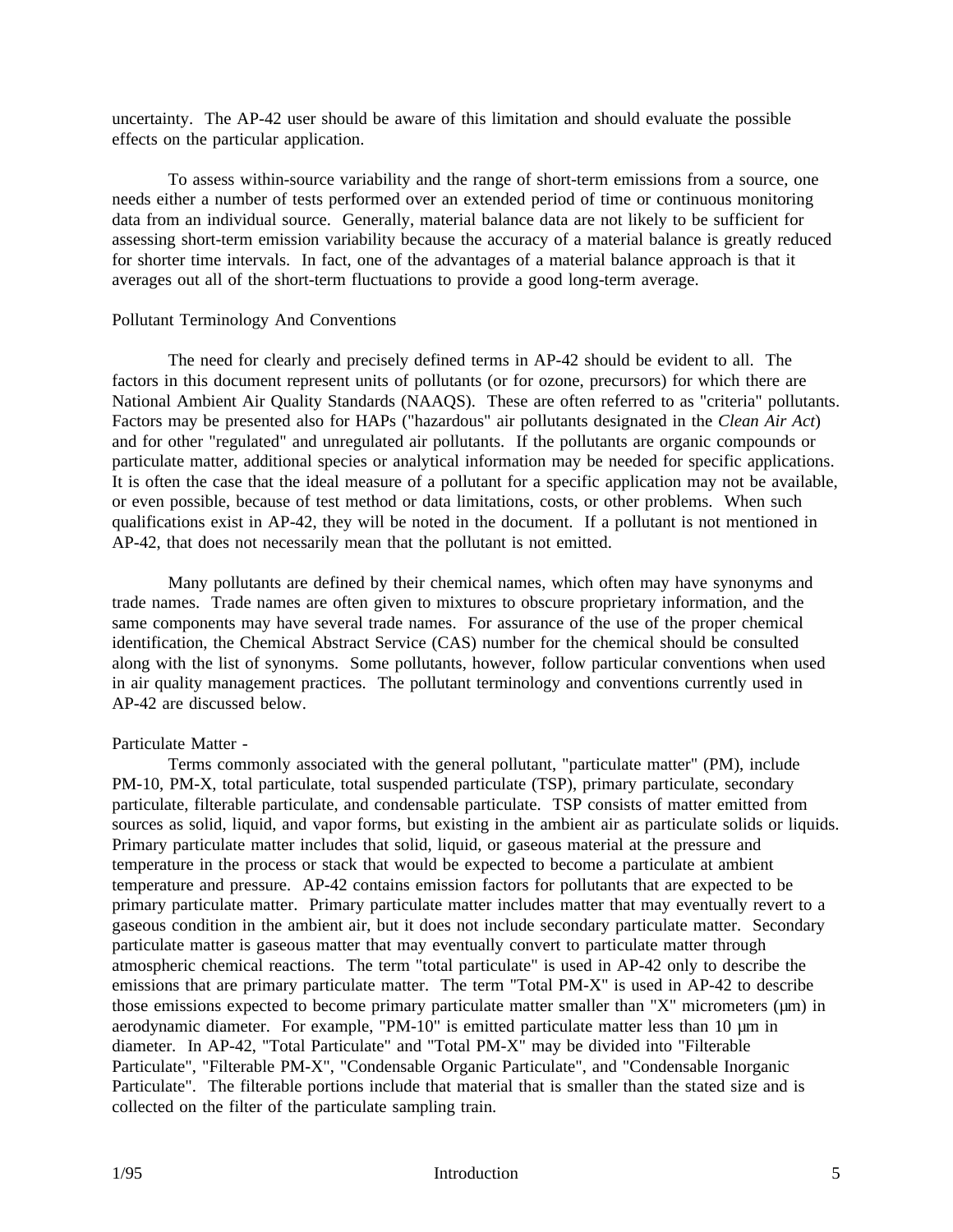Unless noted, it is reasonable to assume that the emission factors in AP-42 for processes that operate above ambient temperatures are for filterable particulate, as defined by EPA Method 5 or its equivalent (a filter temperature of 121°C (250°F). The condensable portions of the particulate matter consist of vaporous matter at the filter temperature that is collected in the sampling train impingers and is analyzed by EPA Method 202 or its equivalent. AP-42 follows conventions in attempts to define Total Particulate and its subcomponents, filterable particulate, condensable particulate, and

PM-10 and their interrelationships. Because of test method and data limitations, this attempt may not always be successful, and some sources may not generate such components.

Because emission factors in AP-42 are usually based upon the results of emission test reports, and because Method 202 was only recently developed, AP-42 emission factors often may adequately characterize only in-stack filterable PM-10. Recent parts of the AP-42 series have used a clearer nomenclature for the various particulate fractions. It is reasonable to assume that, where AP-42 does not define the components of particulate clearly and specifically, the PM-10 factor includes only the filterable portion of the total PM-10. Therefore, an evaluation of potential condensable particulate emissions should be based upon additional data or engineering judgment.

As an additional convention, users should note that many hazardous or toxic compounds may be emitted in particulate form. In such cases, AP-42 factors for particulate matter represent the total, and factors for such compounds or elements are reported as mass of that material.

#### Organic Compounds -

Precursors of the criteria pollutant "ozone" include organic compounds. "Volatile organic compounds" (VOC) are required in a State Implementation Plan (SIP) emission inventory. VOCs have been defined by EPA (40 CFR 51.100, February 3, 1992) as "any compound of carbon, excluding carbon monoxide, carbon dioxide, carbonic acid, metallic carbides or carbonates, and ammonium carbonate, which participates in atmospheric chemical reactions". There are a number of compounds deemed to have "negligible photochemical reactivity", and these are therefore exempt from the definition of VOC. These exempt compounds include methane, ethane, methylene chloride, methyl chloroform, many chlorofluorocarbons, and certain classes of perfluorocarbons. Additional compounds may be added to the exempt list in the future.

Though the regulatory definition of VOC is followed in ozone control programs, the exempt organic compounds are of concern when developing the complete emission inventory that is needed for broader applications. Therefore, this document strives to report the total organic emissions and component species, so that the user may choose those that are necessary for a particular application. In many cases, data are not available to identify and quantify either all the components (such as some oxygenated compounds that are not completely measured by many common test methods), the total organics, or other variations of the quantities desired. In such cases, the available information is annotated in an effort to provide the data to the user in a clear and unambiguous manner. It is not always possible to present a complete picture with the data that are available.

The term "total organic compounds" (TOC) is used in AP-42 to indicate all VOCs and all exempted organic compounds including methane, ethane, chlorofluorocarbons, toxics and HAPs, aldehydes, and semivolatile compounds. Component species are separately identified and quantified, if data are available, and these component species are included in TOCs. Often, a test method will produce a data set that excludes methane. In such cases, the term total nonmethane organic compound (TNMOC) may be used. Here, methane will be separately quantified if the data are available. Factors are nominally given in terms of actual weight of the emitted substance. However, in some cases where data do not allow calculation of the result in this form, factors may be given "as methane", "as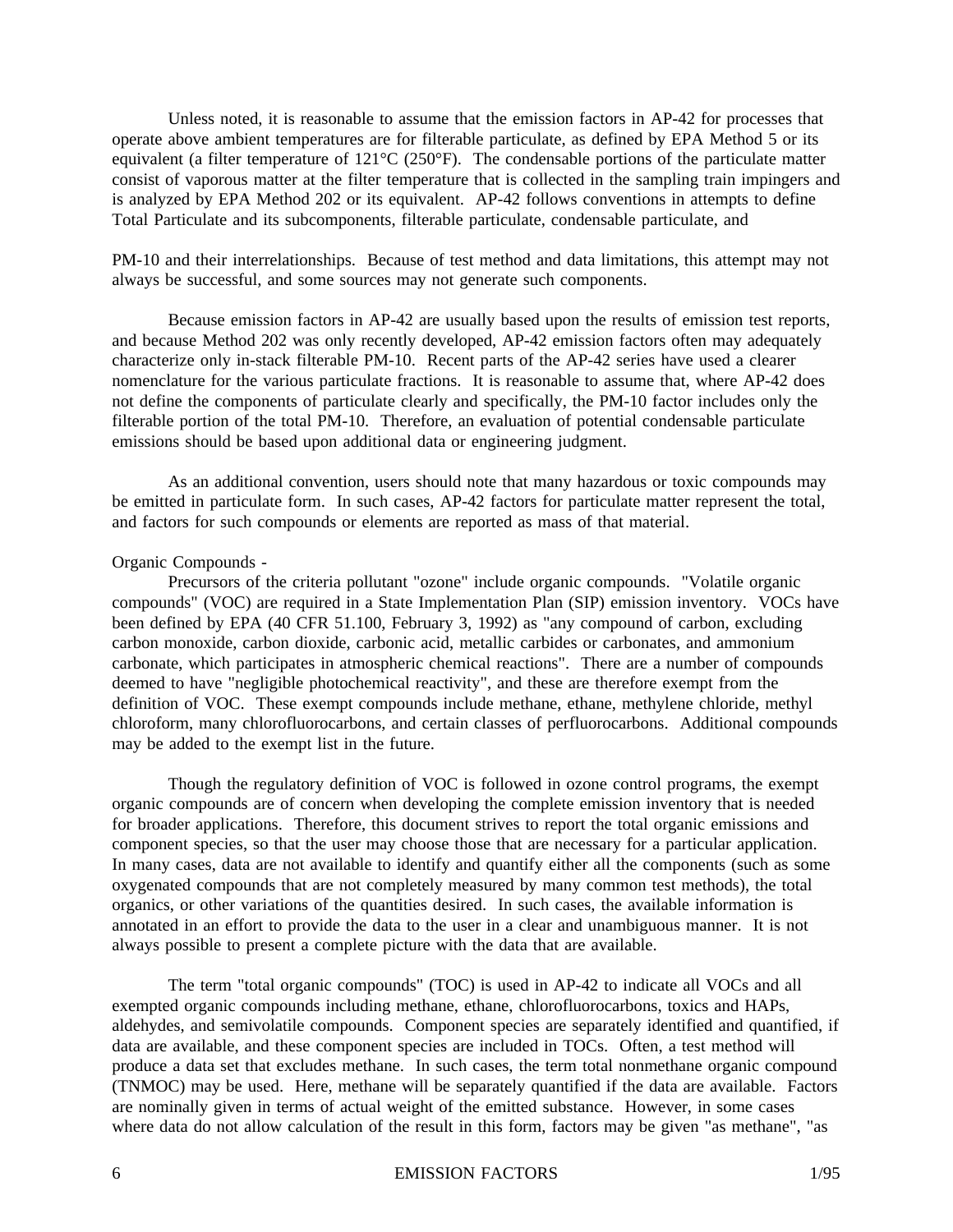propane", etc. Once the species distribution is determined, actual mass can be calculated based on molecular weight of each compound represented. In an AP-42 table giving organic emission factors, the ideal table headings would be:

| <b>TOC</b> | Methane | Ethane | <b>VOC</b> | Other          |
|------------|---------|--------|------------|----------------|
|            |         |        |            | <b>Species</b> |

Many organic compounds are also HAPs. Where such species can be quantified, an emission factor representing their individual mass will be presented. This quantity will also be included in the total VOC and/or TOC factors, as appropriate. To avoid double counting regarding permit fees, etc., this fact should be taken into consideration.

# Sulfur Dioxide -

The primary product from combustion of sulfur is sulfur dioxide,  $SO_2$ . However, other oxidation states are usually formed. When reported in this document, these compounds are jointly referred to as  $SO_x$ , or oxides of sulfur.  $SO_2$  means sulfur dioxide, and  $SO_x$  means the combination of all such emissions reported on the basis of the molecular weight of  $SO_2$ .

# Oxides Of Nitrogen -

The primary combustion product of nitrogen is nitrogen dioxide,  $NO<sub>2</sub>$ . However, several other nitrogen compounds are usually emitted at the same time (nitric oxide or NO, nitrous oxide or  $N_2O$ , etc.), and these may or may not be distinguishable in available test data. They are usually in a rapid state of flux, with  $NO<sub>2</sub>$  being, in the short term, the ultimate product emitted or formed shortly downstream of the stack. The convention followed in AP-42 is to report the distinctions wherever possible, but to report total  $NO_x$  on the basis of the molecular weight of  $NO_2$ .

#### Lead -

Lead is emitted and measured as particulate and often will be reported for a process both separately and as a component of the particulate matter emission factor. The lead may exist as pure metal or as compounds. The convention followed in AP-42 is that all emissions of lead are expressed as the weight of the elemental lead. Lead compounds will also be reported on the basis of the weight of those compounds if the information is available.

# Toxic, Hazardous, And Other Noncriteria Pollutants -

Hazardous Air Pollutants are defined for EPA regulatory purposes in Title III of the *CAAA*. However, many states and other authorities designate additional toxic or hazardous compounds, organic or inorganic, that can exist in gaseous or particulate form. Also, as mentioned, compounds emitted as VOCs may be of interest for their participation in photochemical reactivity. Few EPA Reference Test Methods exist for these compounds, which may come from the myriad sources covered in this document. However, test methods are available to allow reasonably reliable quantification of many compounds, and adequate test results are available to yield estimates of sufficient quality to be included in this document. Where such compounds are quantified herein with emission factors, they represent the actual mass of that compound emitted. Totals for PM or VOC, as appropriate, are inclusive of the component species unless otherwise noted. There are a limited number of gaseous hazardous or toxic compounds that may not be VOCs, and whenever they occur they will be identified separately.

The Emission Factor And Inventory Group produces a separate series of reports that focus on a number of the more significant HAPs and related sources. Titles of these documents generally follow the format of *Locating And Estimating Emissions From Sources Of... (Substance)*.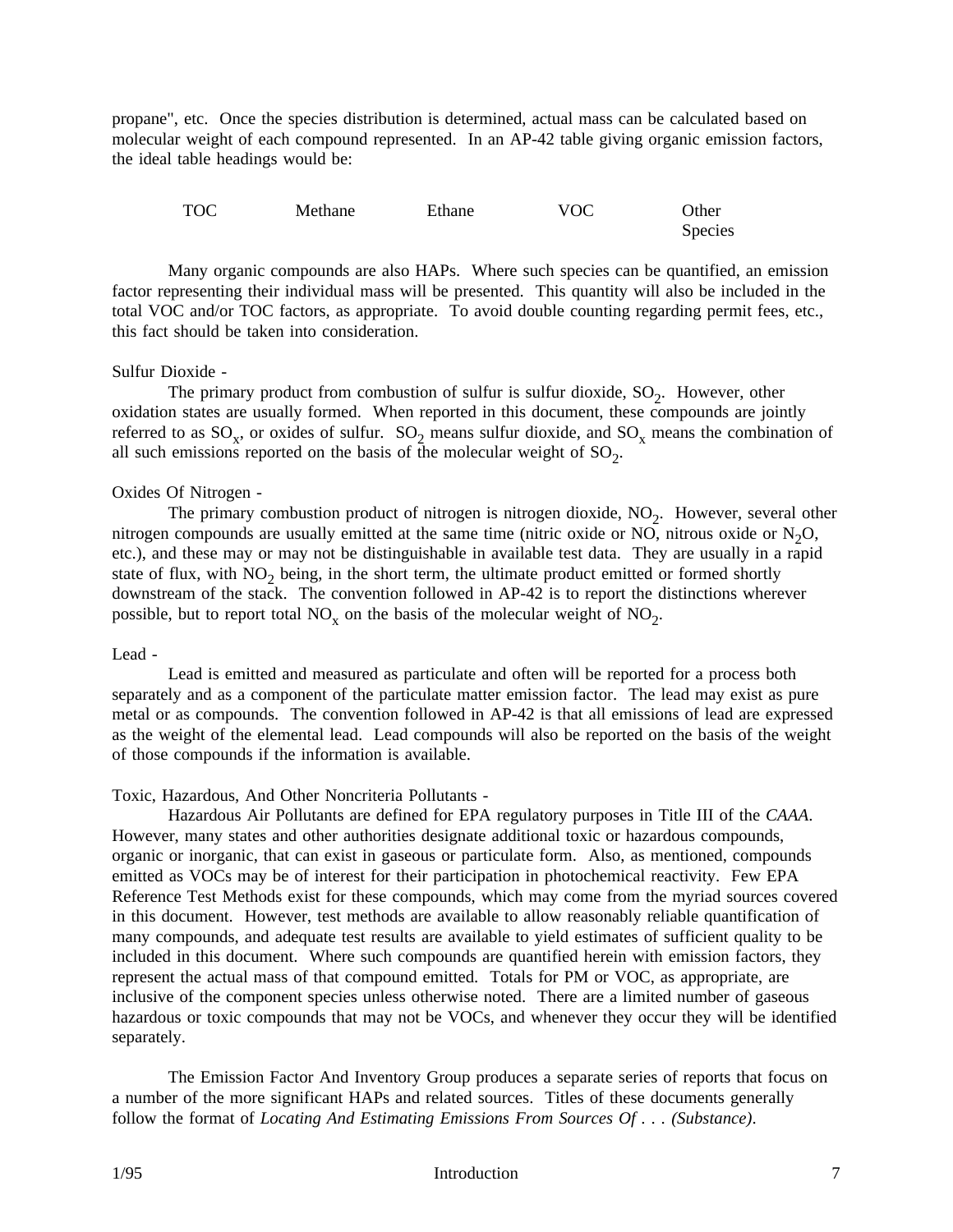Examples Of Emission Factor Application -

Calculating carbon monoxide (CO) emissions from distillate oil combustion serves as an example of the simplest use of emission factors. Consider an industrial boiler that burns 90,000 liters of distillate oil per day. In Section 1.3 of AP-42, "Fuel Oil Combustion", the CO emission factor for industrial boilers burning distillate oil is 0.6 kilograms (kg) CO per  $10<sup>3</sup>$  liters of oil burned.

Then CO emissions

 $=$  CO emission factor x distillate oil burned/day  $= 0.6 \times 90$  $= 54$  kg/day

In a more complex case, suppose a sulfuric acid  $(H_2SO_4)$  plant produces 200 Mg of 100 percent  $H_2SO_4$  per day by converting sulfur dioxide (SO<sub>2</sub>) into sulfur trioxide (SO<sub>3</sub>) at 97.5 percent efficiency. In Section 8.10, "Sulfuric Acid", the  $SO<sub>2</sub>$  emission factors are listed according to  $SO_2$ -to- $SO_3$  conversion efficiencies in whole numbers. The reader is directed by footnote to an interpolation formula that may be used to obtain the emission factor for 97.5 percent  $SO_2$ -to- $SO_3$ conversion.

The emission factor for kg  $SO_2/Mg$  100%  $H_2SO_4$ 

$$
= 682 - [(6.82)(% SO2-to-SO3 conversion)]
$$
  
= 682 - [6.82)(97.5)]  
= 682 - 665  
= 17 kg

In the production of 200 Mg of 100 percent  $H_2SO_4$  per day,  $SO_2$  emissions are calculated thus:

 $SO<sub>2</sub>$  emissions

 $= 17$  kg SO<sub>2</sub> emissions/Mg 100 percent H<sub>2</sub>SO<sub>4</sub> x 200 Mg 100 percent  $H_2SO_4$ /day  $= 3400 \text{ kg/day}$ 

Emission Factor Ratings

Each AP-42 emission factor is given a rating from A through E, with A being the best. A factor's rating is a general indication of the reliability, or robustness, of that factor. This rating is assigned based on the estimated reliability of the tests used to develop the factor and on both the amount and the representative characteristics of those data. In general, factors based on many observations, or on more widely accepted test procedures, are assigned higher rankings. Conversely, a factor based on a single observation of questionable quality, or one extrapolated from another factor for a similar process, would probably be rated much lower. Because ratings are subjective and only indirectly consider the inherent scatter among the data used to calculate factors, the ratings should be seen only as approximations. AP-42 factor ratings do not imply statistical error bounds or confidence intervals about each emission factor. At most, a rating should be considered an indicator of the accuracy and precision of a given factor being used to estimate emissions from a large number of sources. This indicator is largely a reflection of the professional judgment of AP-42 authors and reviewers concerning the reliability of any estimates derived with these factors.

#### 8 EMISSION FACTORS 1/95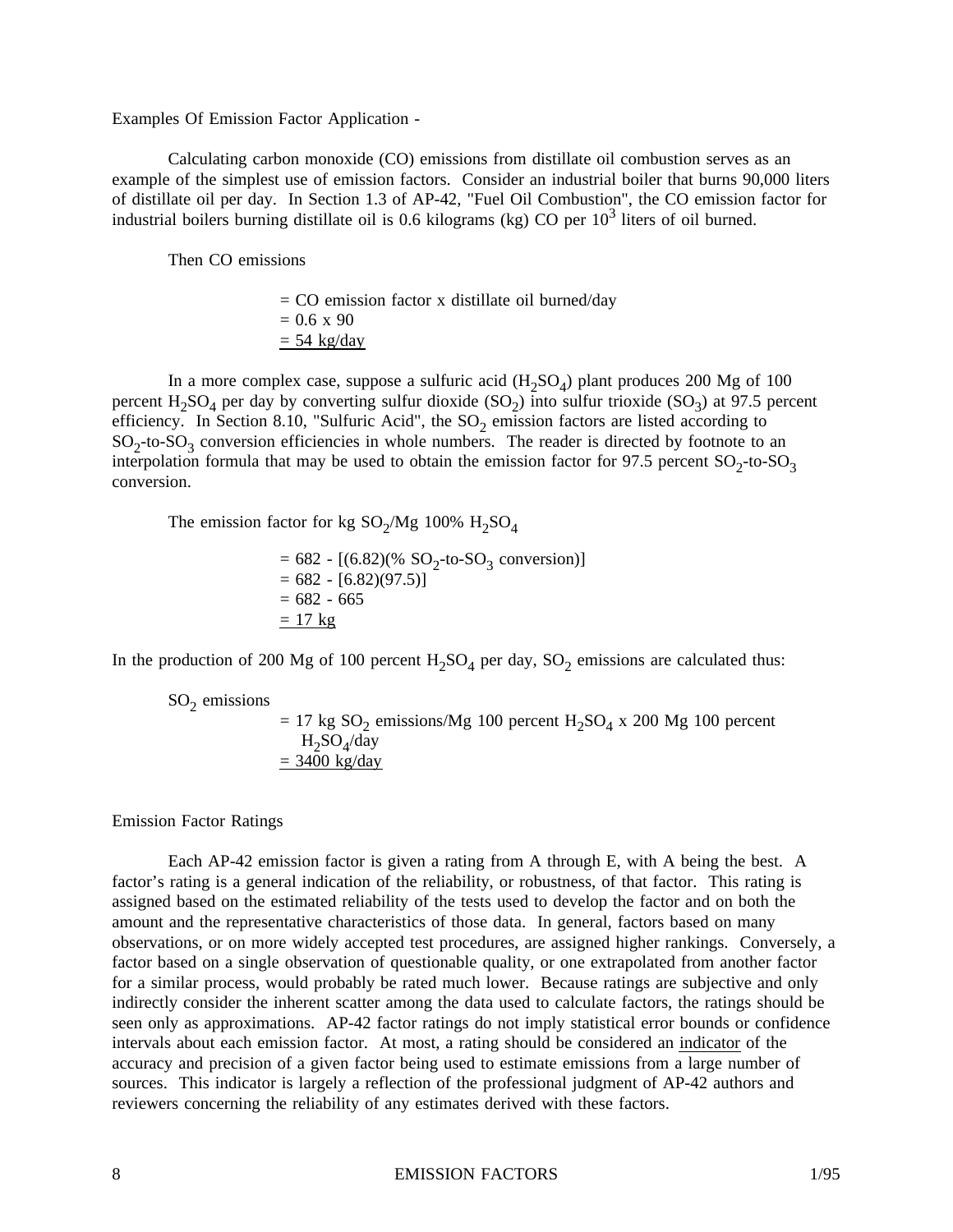Because emission factors can be based on source tests, modeling, mass balance, or other information, factor ratings can vary greatly. Some factors have been through more rigorous quality assurance than others.

Two steps are involved in factor rating determination. The first step is an appraisal of data quality, the reliability of the basic emission data that will be used to develop the factor. The second step is an appraisal of the ability of the factor to stand as a national annual average emission factor for that source activity.

Test data quality is rated A through D, and ratings are thus assigned:

- A = Tests are performed by a sound methodology and are reported in enough detail for adequate validation.
- $B =$  Tests are performed by a generally sound methodology, but lacking enough detail for adequate validation.
- $C =$  Tests are based on an unproven or new methodology, or are lacking a significant amount of background information.
- $D =$  Tests are based on a generally unacceptable method, but the method may provide an order-of-magnitude value for the source.

The quality rating of AP-42 data helps identify good data, even when it is not possible to extract a factor representative of a typical source in the category from those data. For example, the data from a given test may be good enough for a data quality rating of "A", but the test may be for a unique feed material, or the production specifications may be either more or less stringent than at the typical facility.

The AP-42 emission factor rating is an overall assessment of how good a factor is, based on both the quality of the test(s) or information that is the source of the factor and on how well the factor represents the emission source. Higher ratings are for factors based on many unbiased observations, or on widely accepted test procedures. For example, ten or more source tests on different randomly selected plants would likely be assigned an "A" rating if all tests are conducted using a single valid reference measurement method. Likewise, a single observation based on questionable methods of testing would be assigned an "E", and a factor extrapolated from higher-rated factors for similar processes would be assigned a "D" or an "E".

AP-42 emission factor quality ratings are thus assigned:

- A Excellent. Factor is developed from A- and B-rated source test data taken from many randomly chosen facilities in the industry population. The source category population is sufficiently specific to minimize variability.
- B Above average. Factor is developed from A- or B-rated test data from a "reasonable number" of facilities. Although no specific bias is evident, it is not clear if the facilities tested represent a random sample of the industry. As with an A rating, the source category population is sufficiently specific to minimize variability.
- C Average. Factor is developed from A-, B-, and/or C-rated test data from a reasonable number of facilities. Although no specific bias is evident, it is not clear if the facilities tested represent a random sample of the industry. As with the A rating, the source category population is sufficiently specific to minimize variability.